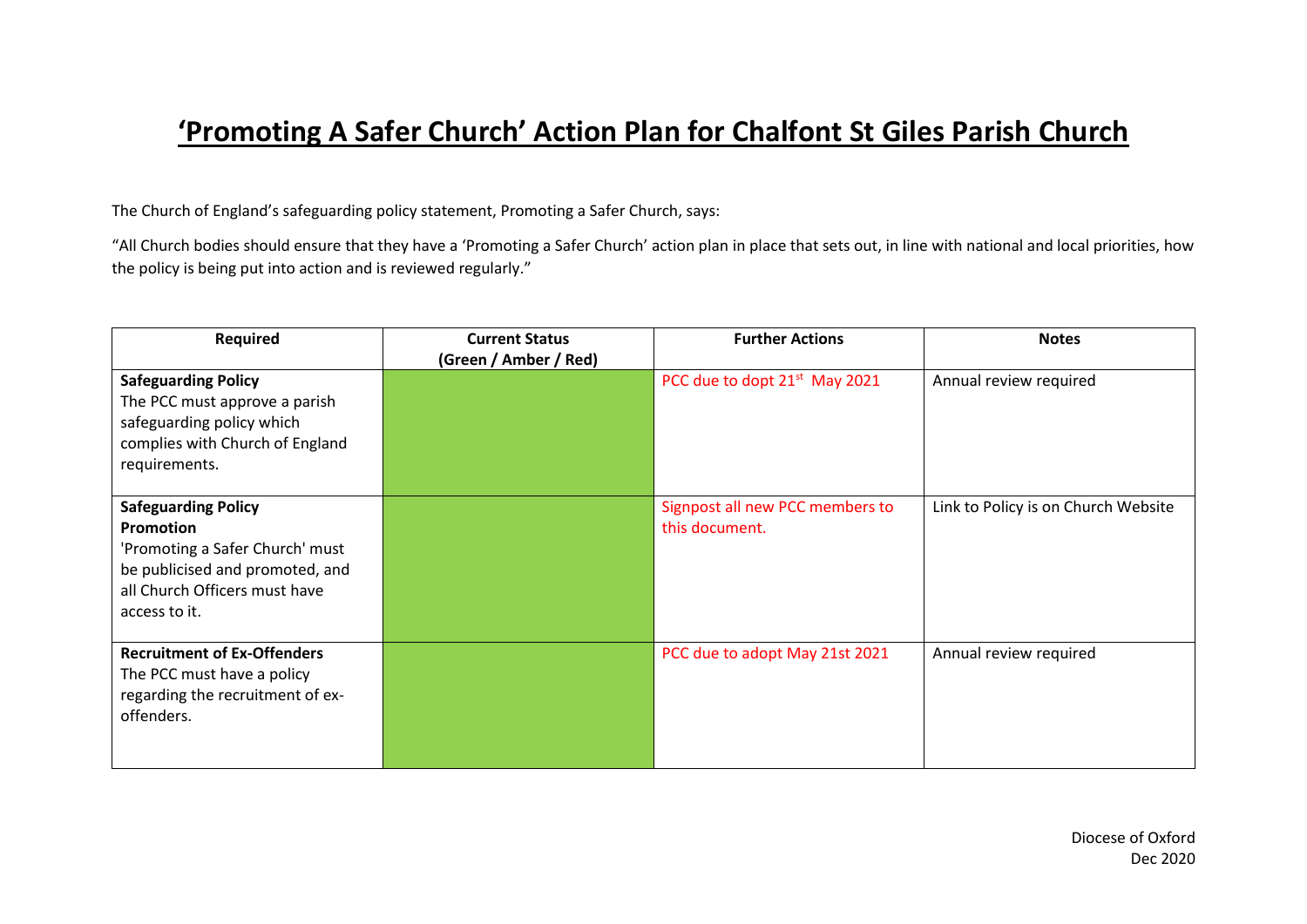| <b>Responding to Concerns or</b><br><b>Allegations</b><br>The PCC must approve a<br>procedure to deal promptly with<br>any safeguarding concern or<br>allegation (including any<br>suspicion of abuse). This<br>procedure is to be reviewed<br>annually.            | This procedure is on Church<br>noticeboard and will be minuted as<br>read by PCC May 21 <sup>st</sup> 2021. | Annual reading required by PCC.                                                       |
|---------------------------------------------------------------------------------------------------------------------------------------------------------------------------------------------------------------------------------------------------------------------|-------------------------------------------------------------------------------------------------------------|---------------------------------------------------------------------------------------|
| <b>Parish Safeguarding Officer</b><br>The PCC must safely recruit a lay<br>person, not related to the<br>incumbent, to the role of Parish<br>Safeguarding Officer. The<br>appointment is to be made in<br>accordance with national 'safer<br>recruitment' guidance. | Antonia Lee appointed by PCC.                                                                               |                                                                                       |
| <b>Churchwardens</b><br>The churchwardens must be<br>made aware of their safeguarding<br>responsibilities.                                                                                                                                                          |                                                                                                             | Through training and regular<br>discussion at PCC and other<br>safeguarding meetings. |
| <b>DBS Administrator</b><br>The PCC must appoint at least<br>one DBS Administrator who is<br>responsible for the administration<br>of DBS applications. This role<br>may be carried out by the Parish<br>Safeguarding Officer.                                      | <b>Gill Cranesfield</b>                                                                                     |                                                                                       |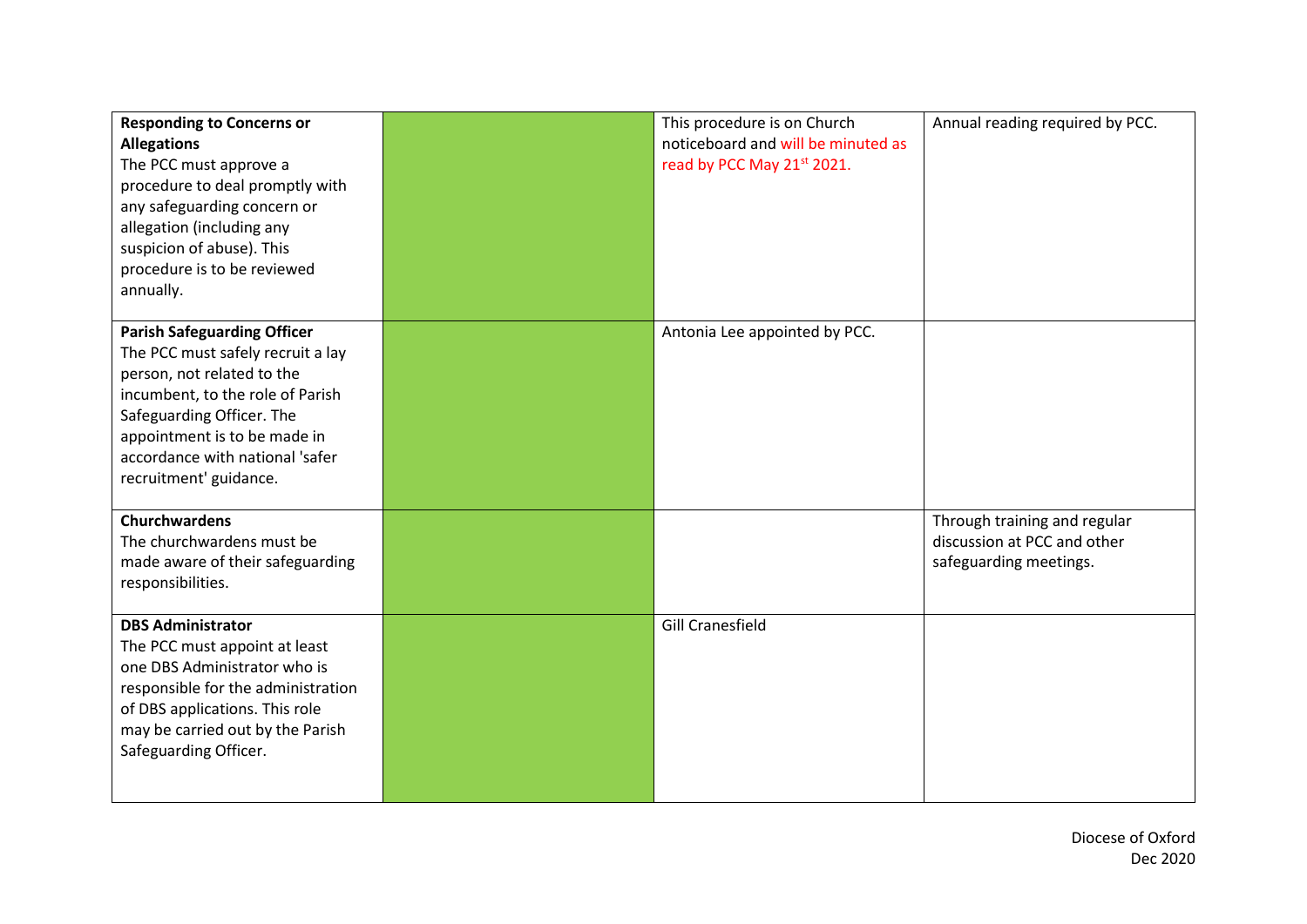| <b>Parish Safeguarding Officer</b><br>The Parish Safeguarding Officer<br>must complete Basic Awareness,<br>Foundation and Leadership                                         | Completed BA and F.<br>Leadership Trainiing booked | Renewal - May 2023   |
|------------------------------------------------------------------------------------------------------------------------------------------------------------------------------|----------------------------------------------------|----------------------|
| safeguarding training.                                                                                                                                                       |                                                    |                      |
| Churchwardens<br>All churchwardens must<br>complete Basic Awareness and<br>Foundation safeguarding training.                                                                 |                                                    |                      |
| <b>DBS Administrator</b><br>Every DBS Administrator must<br>complete Safer People Management<br>training (S1 - Safer Recruitment).<br>Will be available to parishes in 2021. |                                                    |                      |
| <b>PCC Members</b><br>All PCC members must complete<br><b>Basic Awareness safeguarding</b><br>Training.                                                                      |                                                    |                      |
| <b>Safeguarding Policy Notice</b><br>Each church building must<br>display a notice about its<br>safeguarding policy.                                                         | On Church Noticeboard and<br>website.              |                      |
| <b>Safeguarding Who's Who</b><br>Each church building must<br>display contact details for people<br>who have safeguarding roles.                                             | On Church Noticeboard.                             | Olwyn Davison-Oakley |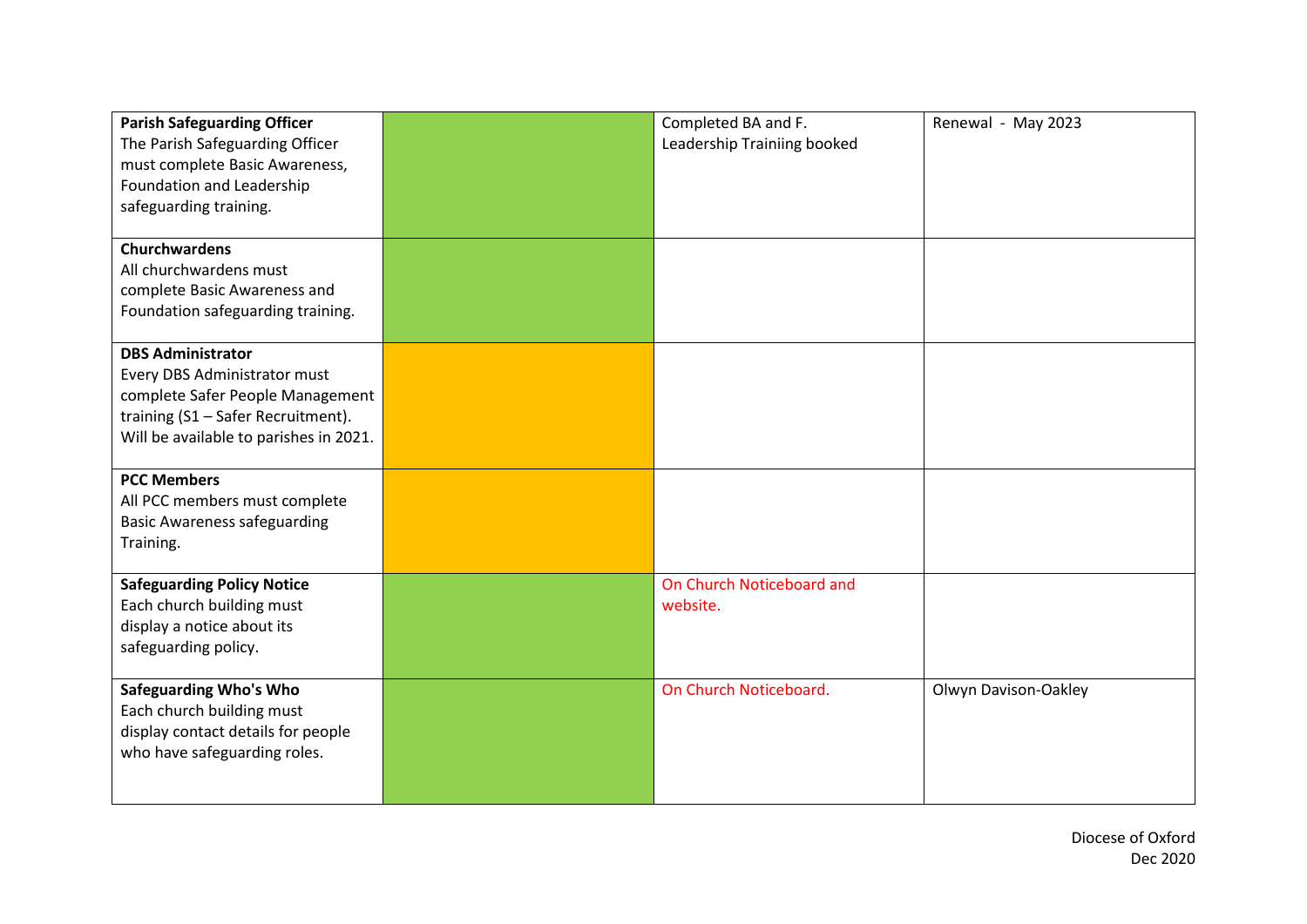| <b>Safeguarding Poster</b><br>Each church building must<br>display a 'Promoting a Safer<br>Church' poster.                                       | On Church noticeboard                                                           |  |
|--------------------------------------------------------------------------------------------------------------------------------------------------|---------------------------------------------------------------------------------|--|
| <b>Parish Website</b><br>Safeguarding arrangements must<br>be clearly visible on the front<br>page of a parish website (if you<br>have one).     | On Church website                                                               |  |
| <b>PCC Agendas</b><br>Safeguarding must be a standing<br>agenda item at every PCC<br>meeting.                                                    |                                                                                 |  |
| <b>Reports to the PCC</b><br>The Parish Safeguarding Officer<br>must give regular reports to the<br>PCC regarding safeguarding in<br>the parish. | Annually undertaken and when<br>required.                                       |  |
| <b>Reports to the APCM</b><br>At the Annual Parochial Church<br>Meeting, the PCC must report on<br>safeguarding in the parish.                   | Annually reported.                                                              |  |
| <b>PCC Authorisation</b><br>The PCC must authorise any<br>church activity involving children,<br>young people or vulnerable<br>adults.           | All activities are church led and<br>agreed by the Vicar and Church<br>Wardens. |  |